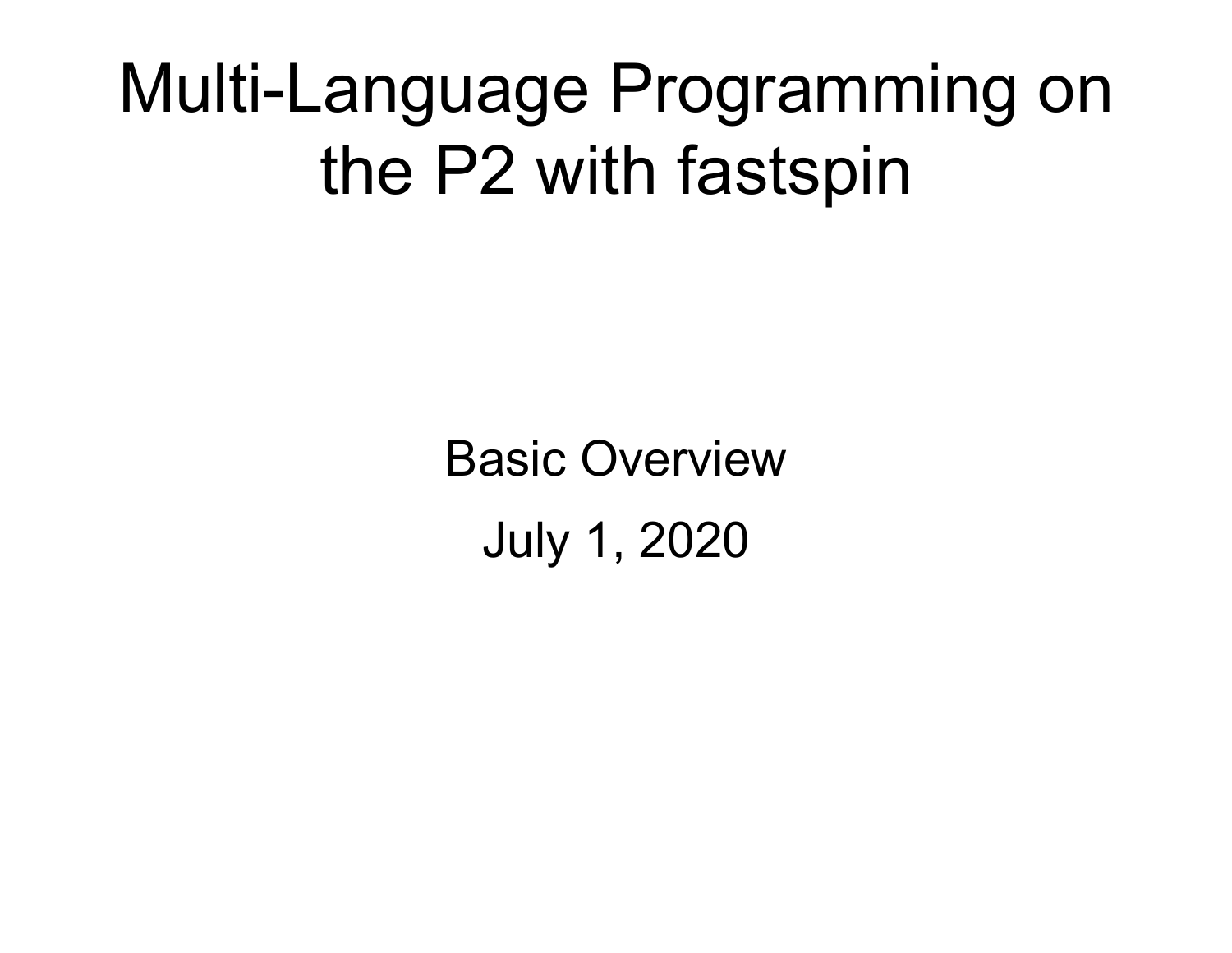### FlexGUI vs fastspin

. Flexgui: simple interface to fastspin compiler

- Basic editing and running functions, nothing particularly special
- Could be replaced by SpinEdit, VS Code, or whatever

. The magic all happens in the command line tools: fastspin and loadp2.

Fastspin is the compiler that turns BASIC, C, or Spin into P2 (or P1!) machine code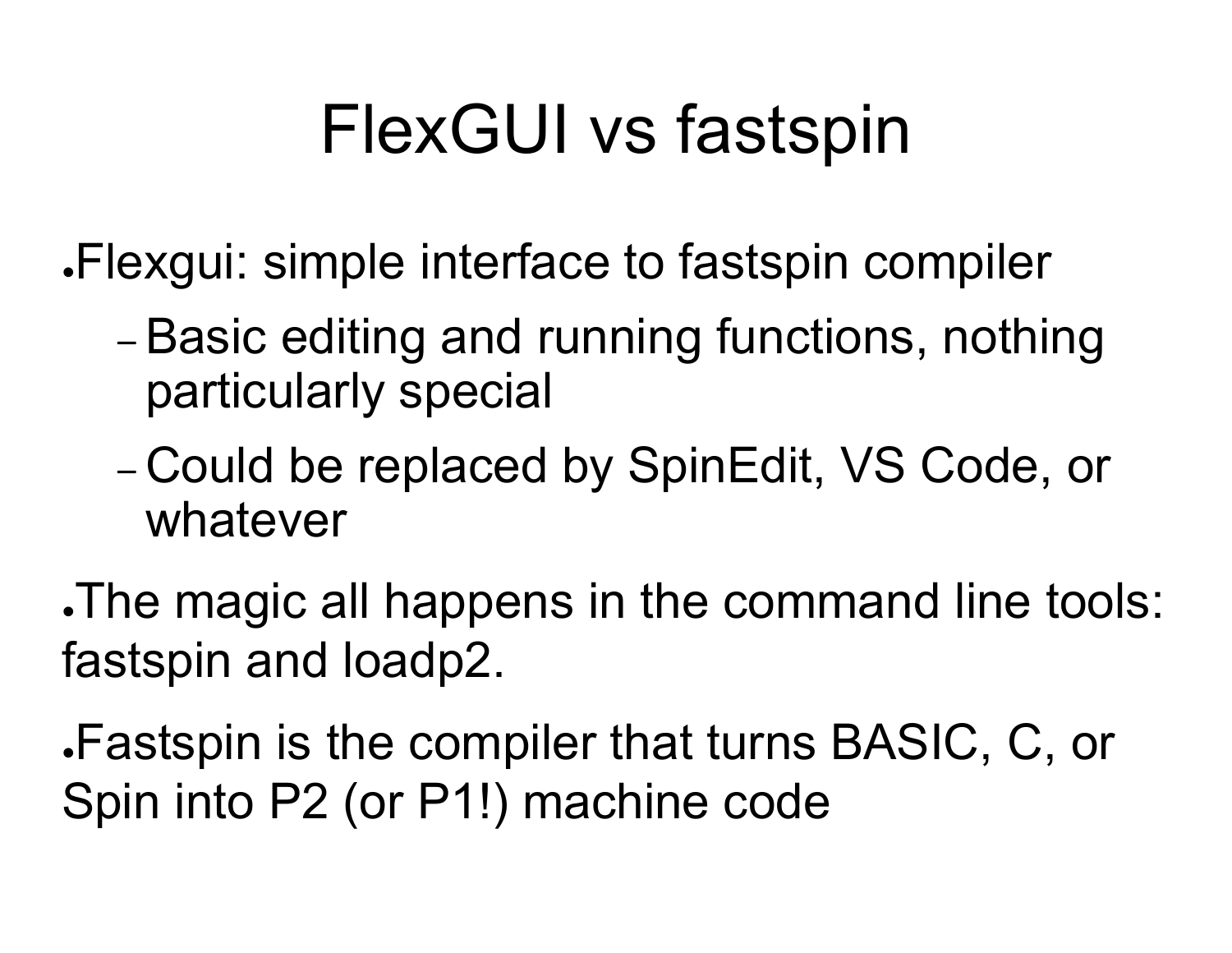## Why fastspin for P2?

●Multi-language: C, BASIC, Spin1, Spin2

- Spin2 because that's the official P2 language
- Spin1 to help you port your code from P1
- Incorporate C or BASIC code from 3rd parties

●Supports both P1 and P2

– Can make same program run on both

• (if you avoid hardware specific things like PASM, and/or use #ifdef)

●Cross platform

– Windows, macOS, Linux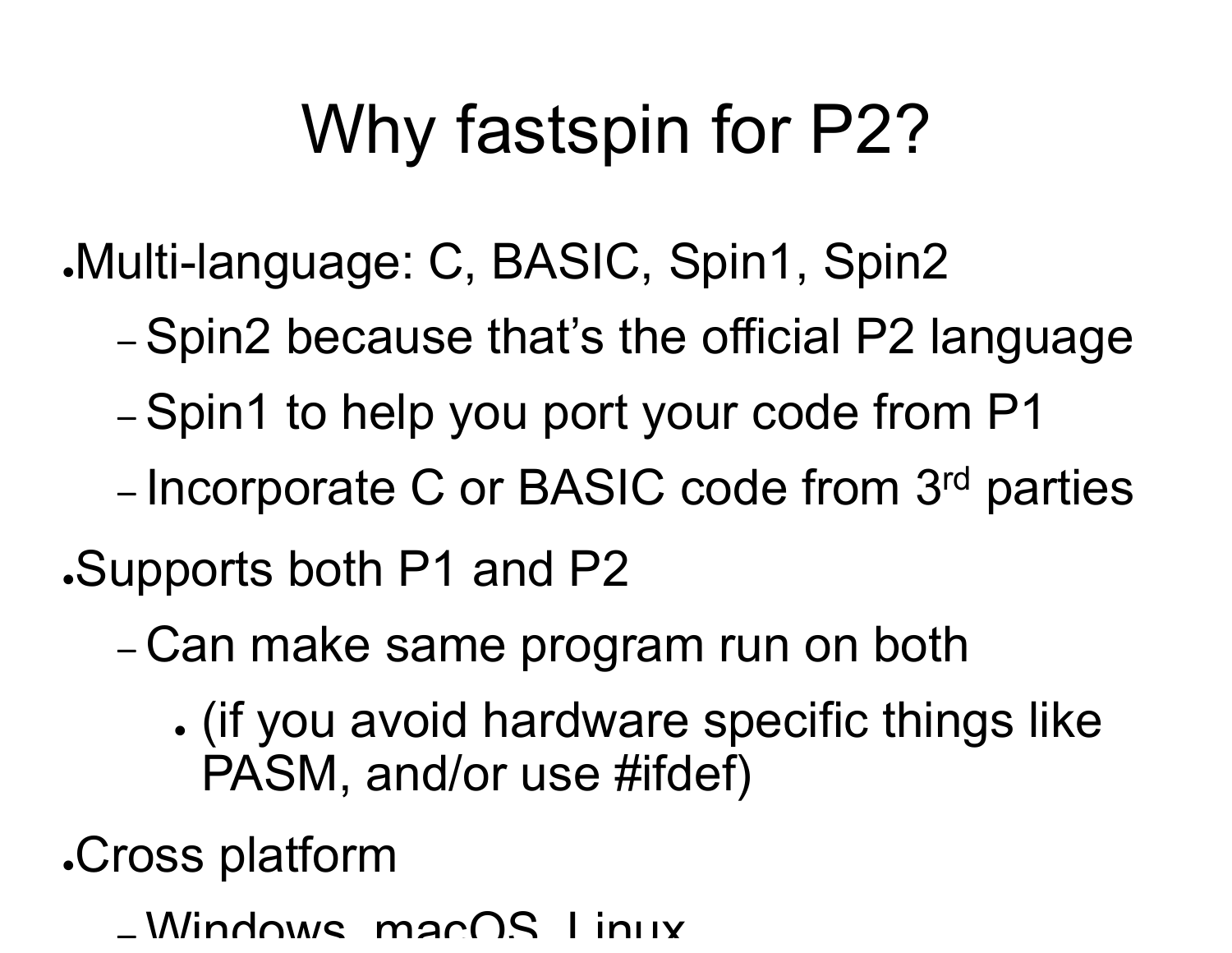## Why fastspin? (part 2)

- ●Features
	- Built in preprocessor
	- Listing files
- ●Performance
	- Produces native code
	- Optimizations:
		- $\bullet$  "a++", "a += 1", "a = a+1" all produce the same code
		- Write the way you want, let the compiler worry about producing good code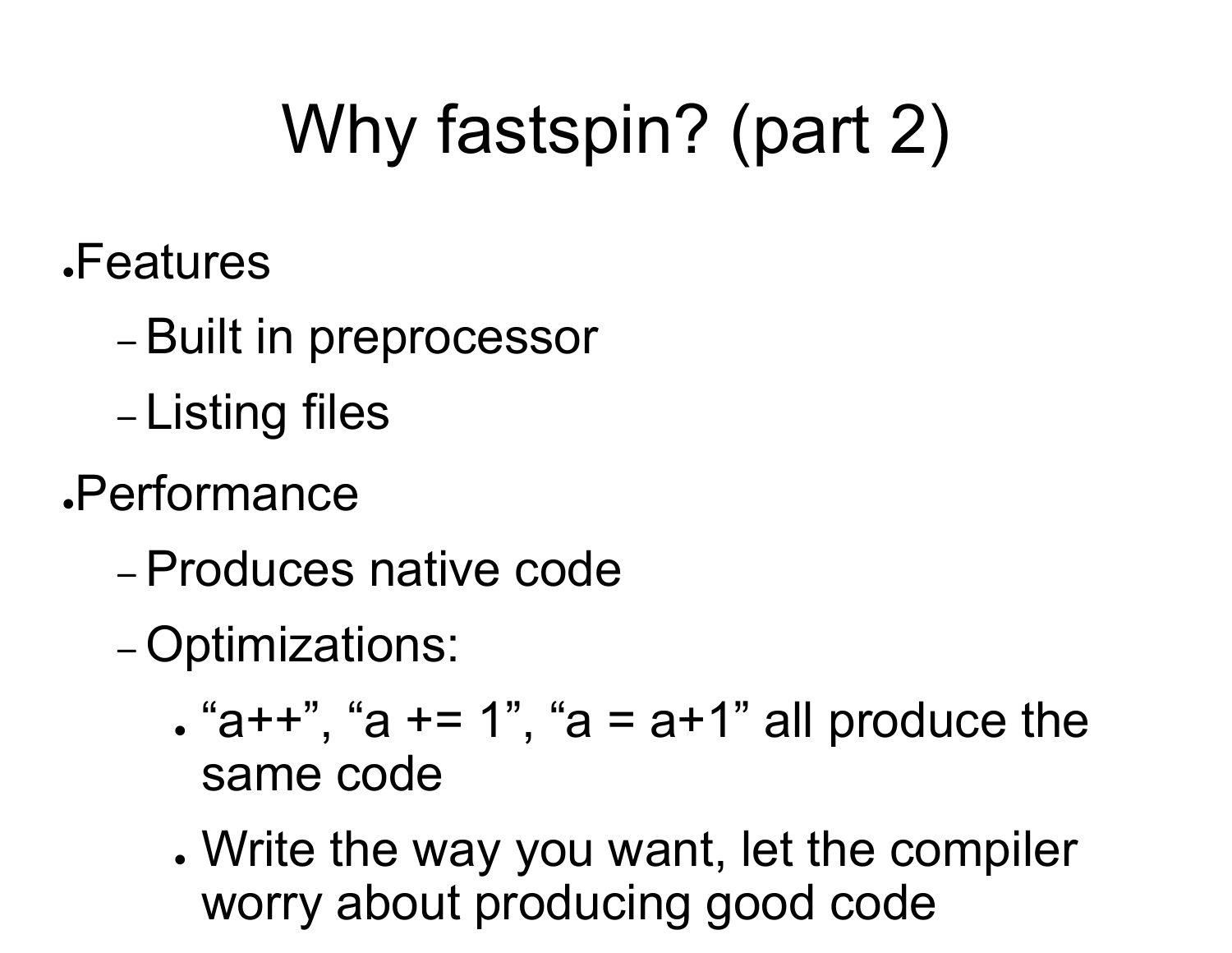#### Optimization Example

```
// add an array of integers to another
void addarray(int N, int *a, int *b)
 \{int i;
            for (i = 0; i < N; i++) {
                        a[i] = a[i] + b[i];}
 }
 _addarray
                                                COPLIMIZATION EXAM<br>
Tof integers to another<br>
nt N, int *a, int *b)<br>
\frac{1}{a(i)+b(i)}<br>
\frac{1}{b(i)+b(i)}<br>
\frac{1}{b(i)}<br>
\frac{1}{b(k)}<br>
\frac{1}{b(k)}<br>
\frac{1}{b(k)}<br>
\frac{1}{b(k)}<br>
\frac{1}{b(k)}<br>
\frac{1}{b(k)}<br>
\frac{1}{b(k)}<br>
\frac{1}{b(k)}<br>
\frac{1}{b(k)}<br>
    Add an array of integers to another<br>
via didarray (int N, int *a, int *b)<br>
int i;<br>
for (i = 0; i < N; i++)<br>
a (i] = a[i] + b[i];<br>
addarray<br>
and and array<br>
\begin{array}{rcl}\n\text{and} & \text{if } N = 0.03 \\
\text{and} & \text{if } N = 0.003 \\
\text{if } \text{def} & \text{if } N = 0.003 \\
\text{ifof integers to another<br>
nt N, int *a, int *b)<br>
i < N; i++) {<br>
a[i] + b[i];<br>
a[i] + b[i];<br>
cmps arg01, #0 wcz<br>
#LR_0003<br>
mov _var01, arg01<br>
rep @LR_0002, _var01<br>
rdlong _var02, arg02<br>
rdlong _var03, arg03<br>
wrlong _var03, ar
                                                of integers to another<br>nt N, int *a, int *b)<br>i < N; i++) {<br>a[i] + b[i];<br>cmps arg01, #0 wcz<br>#LR_0003<br>mov _var01, arg01<br>rep @LR_0002, _var01<br>rdlong _var02, arg02<br>rdlong _var02, arg02<br>add _var02, _var03<br>add _var02, _var03<br>add
LR__0001
                                              rdlong _var02, arg02
                                              rdlong _var03, arg03
                                                nc N, Inc a, Inc D,<br>
i < N; i++) {<br>
a[i] + b[i];<br>
cmps arg01, #0 wcz<br>
#LR_0003<br>
mov var01, arg01<br>
rep eLR_0002, _var01<br>
rdlong _var02, arg02<br>
rdlong _var03, arg03<br>
add _var02, _var03<br>
add _var02, _var03<br>
add arg02, #4<br>
add
                                              wrlong var02, arg02
                                                1 < N; i++) {<br>
a[i] + b[i];<br>
emps arg01, #0 wcz<br>
#LR_0003<br>
mov var01, arg01<br>
rep @LR_0002, _var01<br>
rdlong _var02, arg02<br>
add _var02, _var03<br>
add _var02, _var03<br>
wrlong _var02, _var03<br>
wrlong _var02, _var03<br>
add arg02, #4<br>

                                                a[i] + b[i];<br>
a[i] + b[i];<br>
cmps arg01, #0 wcz<br>
#LR_0003<br>
mov _var01, arg01<br>
eER_0002, _var01<br>
rdlong _var02, arg02<br>
rdlong _var03, arg03<br>
wrlong _var02, _var03<br>
wrlong _var02, _var03<br>
wrlong _var02, _var03<br>
add _arg02, 
LR__0002
LR__0003
 _addarray_ret
                               reta
```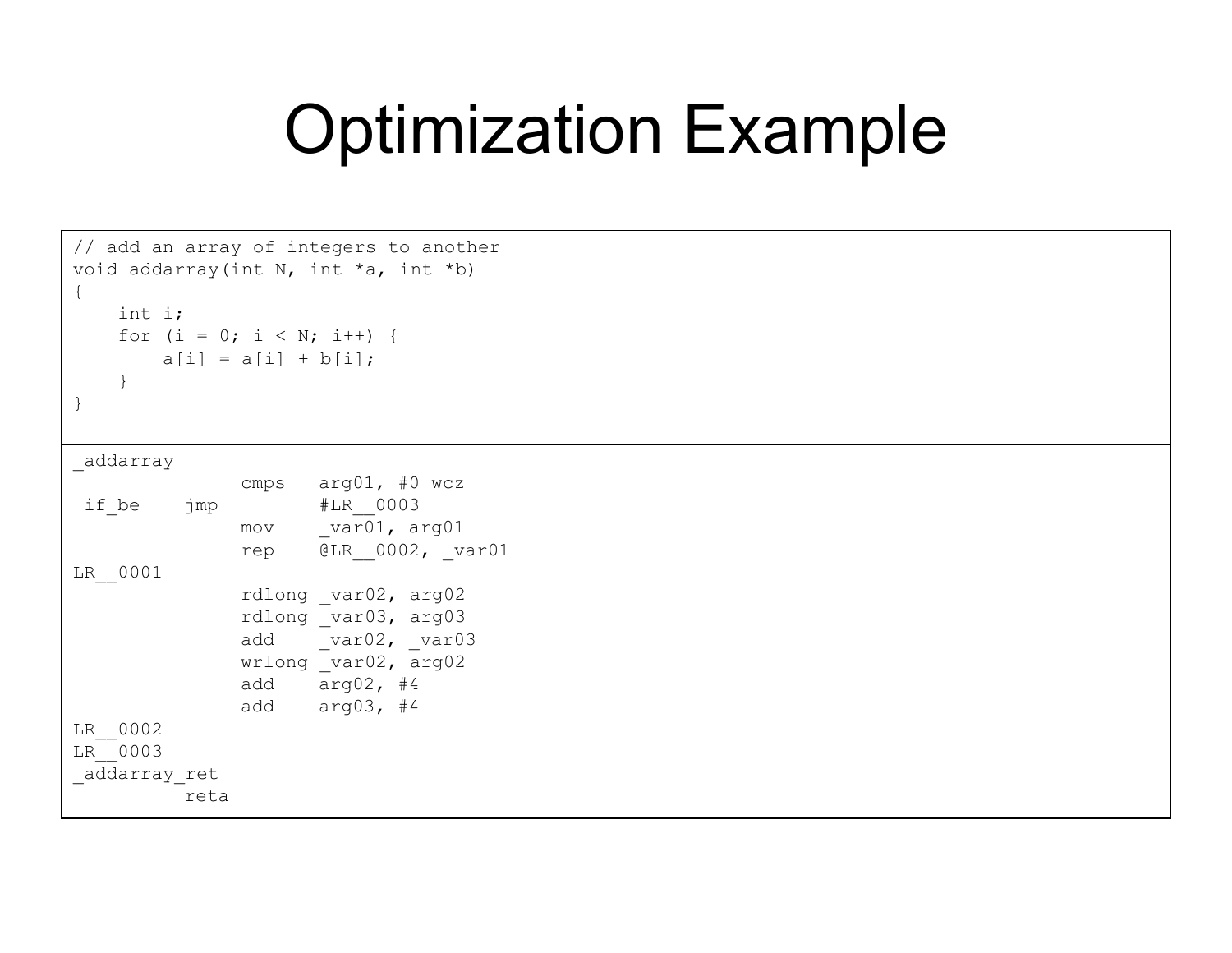# Why NOT fastspin?

. Not completely Spin2 compatible yet

– Actively working on this still

. C compiler not completely standard compliant

- Libraries are incomplete
- No linker, must compile whole program at once
- Lax about order of declarations (accepts nonstandard C)

. Code is machine code rather than bytecode

– So needs more memory, about twice as much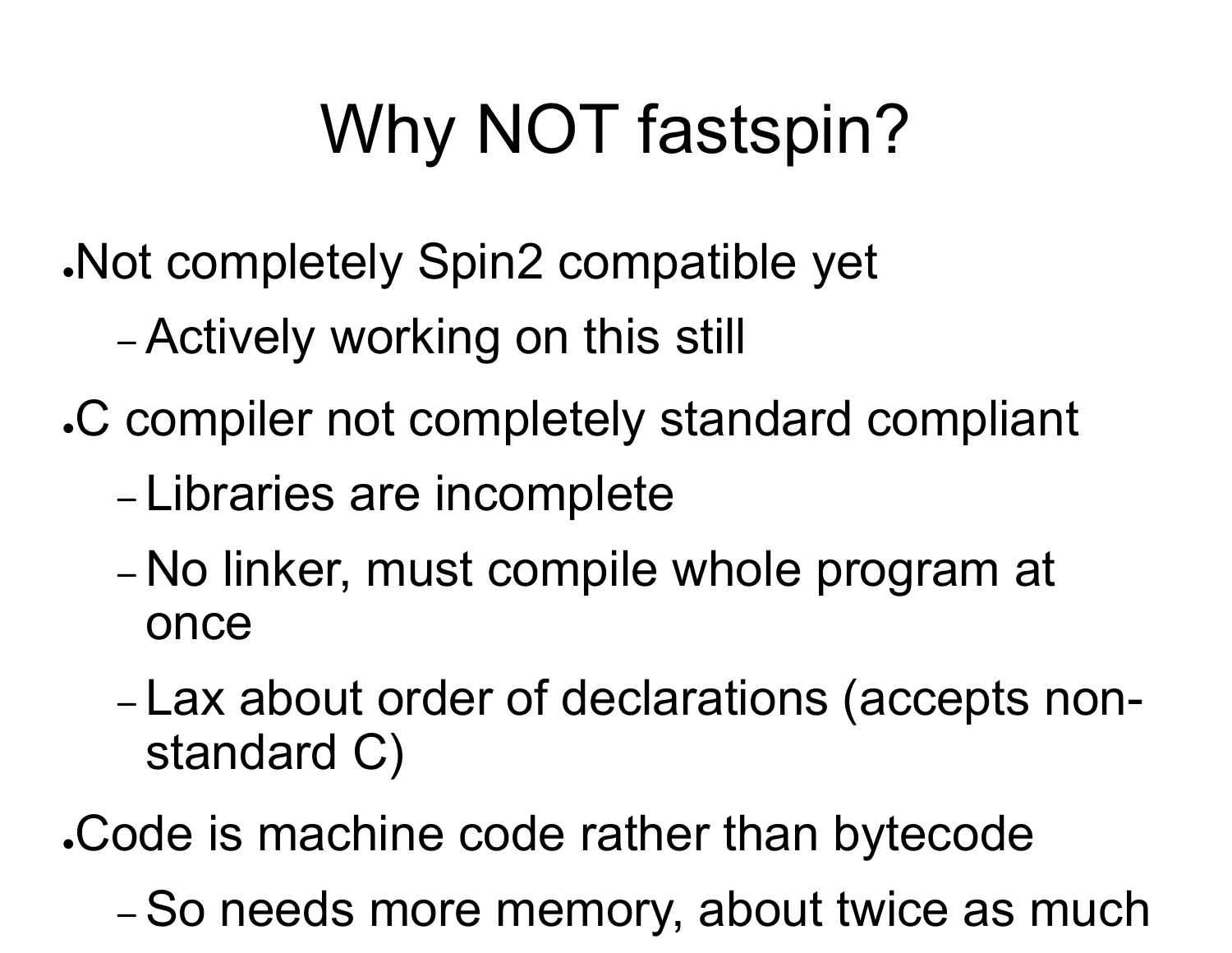#### Let's get started

●Start up FlexGUI

- Editor options menu (e.g. make font bigger)
- Documentation menu
- Specials for P2
- Built in terminal
- . "Hello world" in BASIC
- . "Hello world" in Spin

– Can use the C library for this!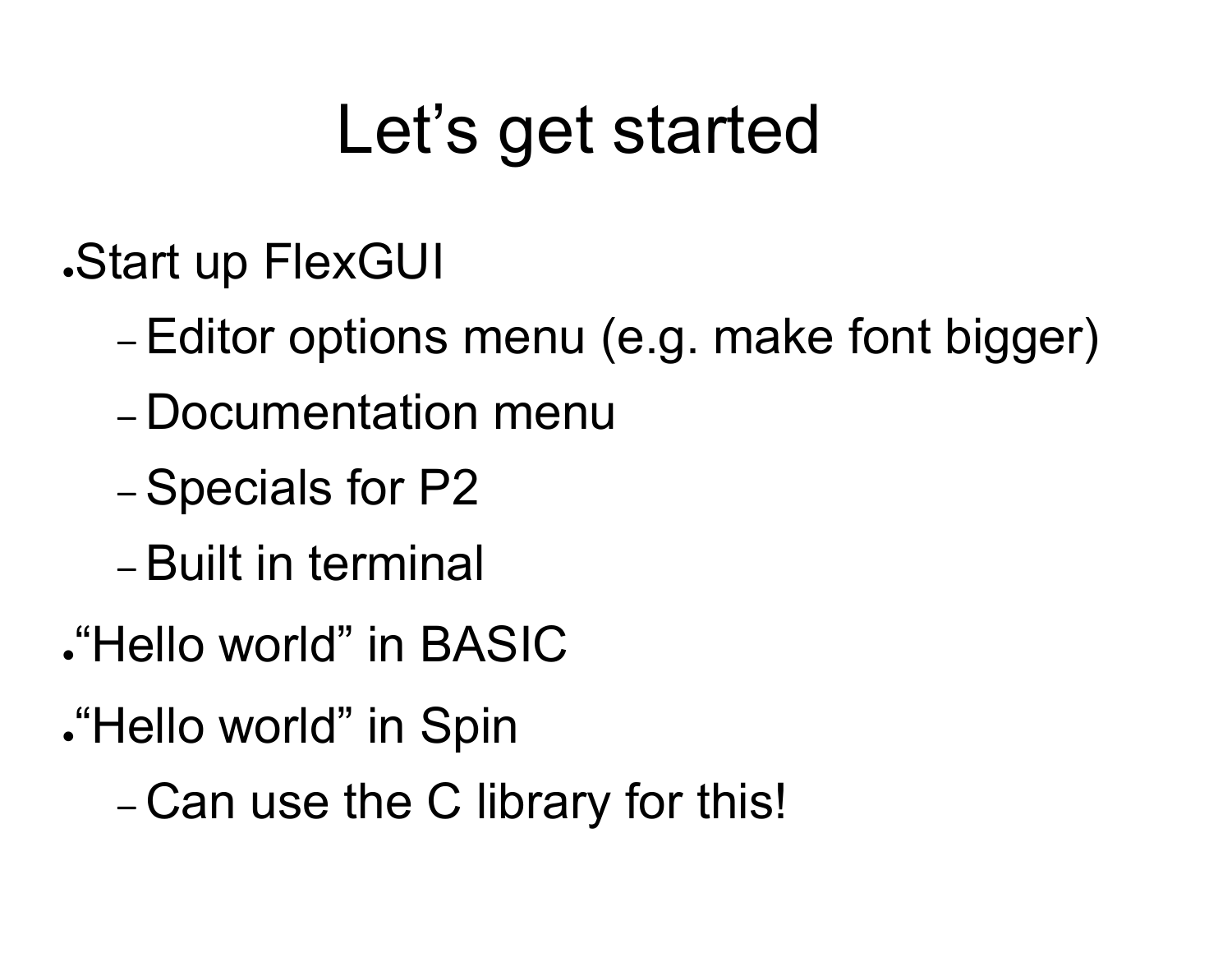## PASM Programming

●Preprocessor

- #define for debugging and portability
- #ifdef / #error for checking code

Warnings for some common assembler mistakes

- Missing # in jumps
- Missing wcz in cmp

Address relocation when mixed with high level languages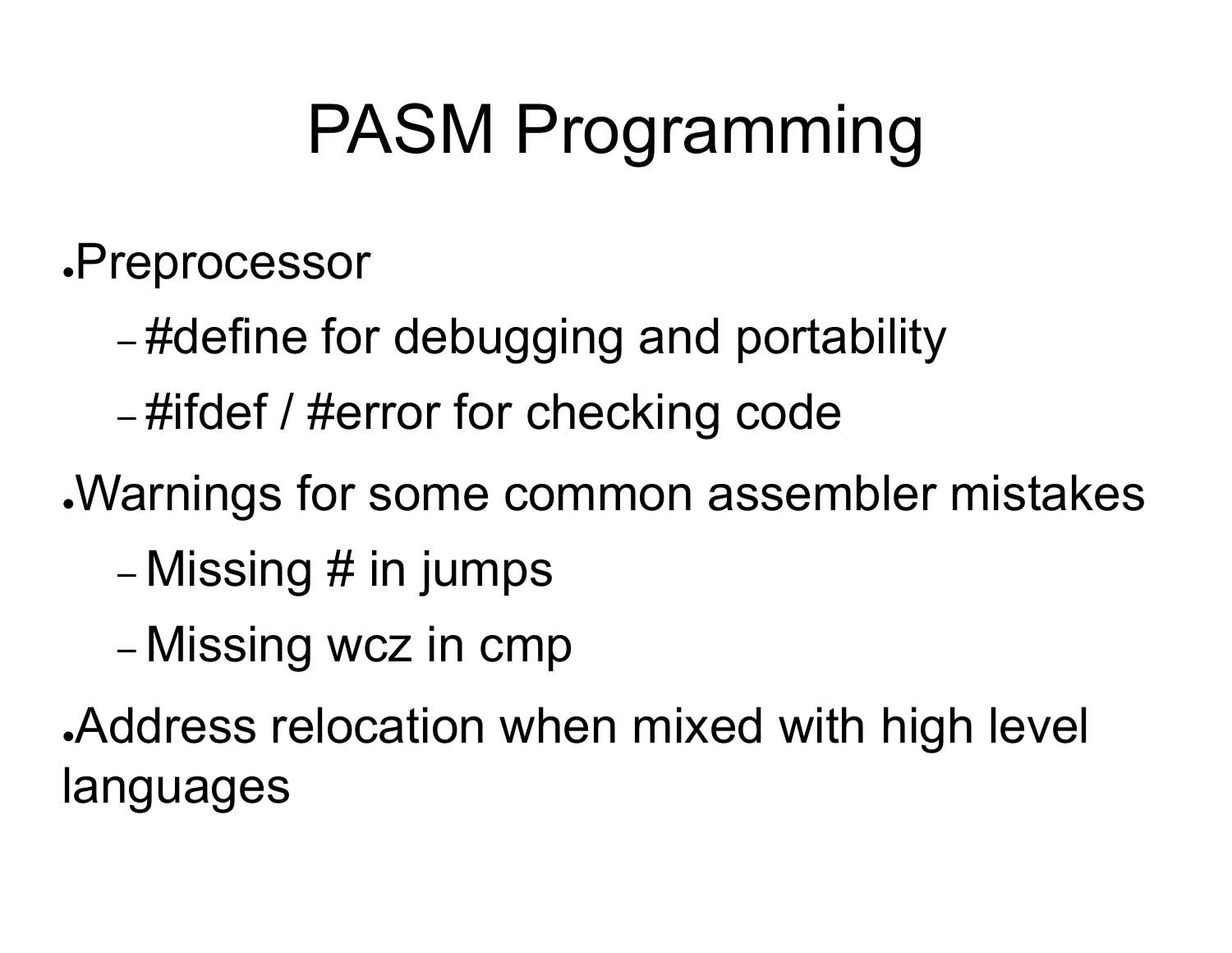## Spin Programming

●Default is Spin1

- Works for P2 too, as long as assembly is P2ASM rather than PASM
- Can use this as a stepping stone for porting P1 to P2
- If file extension is ".spin2", Spin2 compatible mode

•Many extensions; the fastspin dialects of Spin1 and Spin2 have a big overlap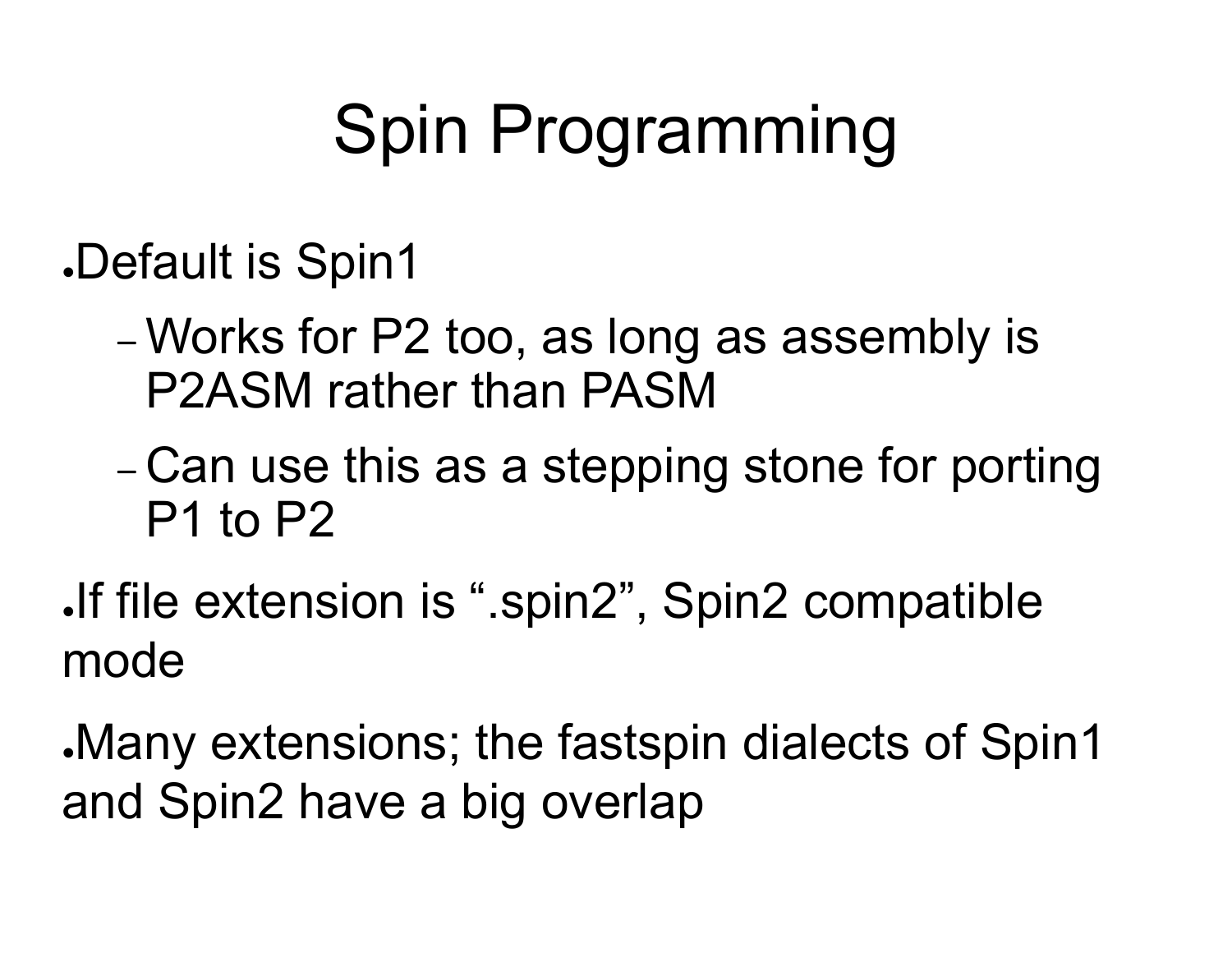#### Pure PASM

. Normally pure assembly code is wrapped up in a .spin2 file with just CON and DAT sections

. You could also wrap it in C or BASIC

– Or, more likely, put in assembly in the C or BASIC file which is intended to be run in another COG

. See pure pasm.spin2 or pure pasm.c

- ●Useful fastspin features for PASM
	- Preprocessor
	- Warnings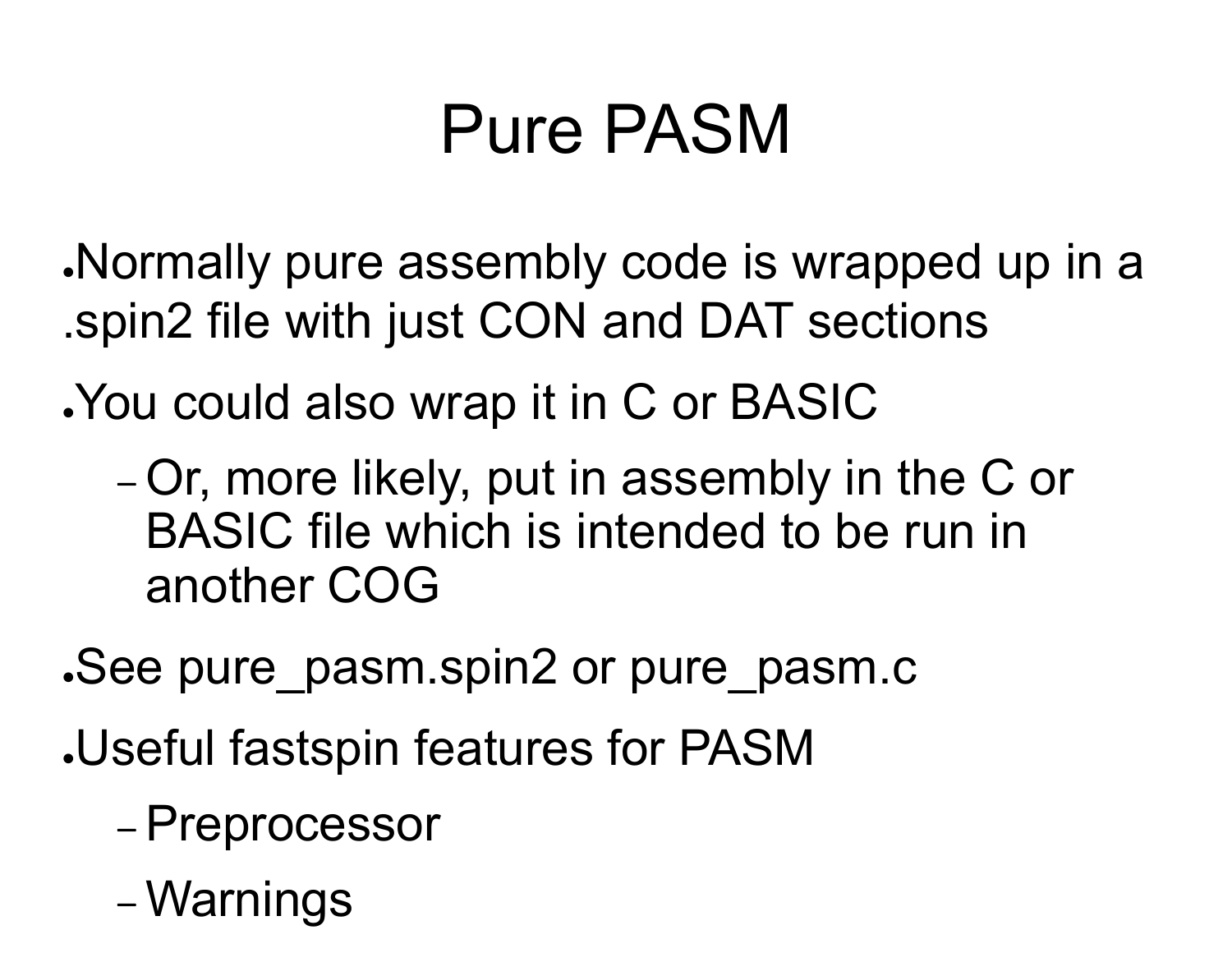### C language support

- Most of C99 language implemented
- •Some C++ features as extensions
	- Simple classes
	- References, default parameter values
- ●TODO:
	- Mostly libraries
	- 64 bit integers and doubles would be nice
	- Need some kind of linker or something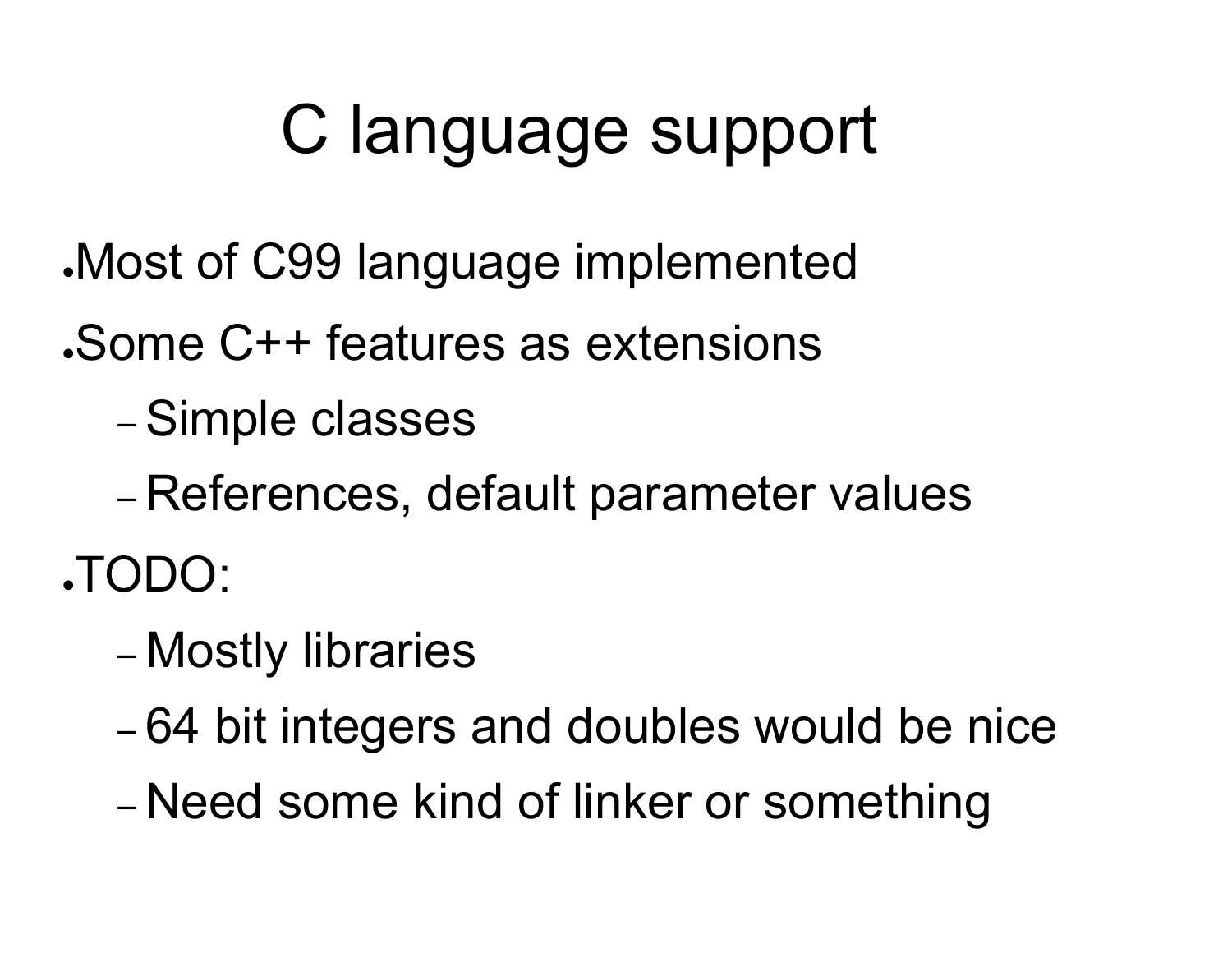#### C Language Demo

.Mandelbrot

. Main code is in C, video driver in Spin

Inline assembly for performance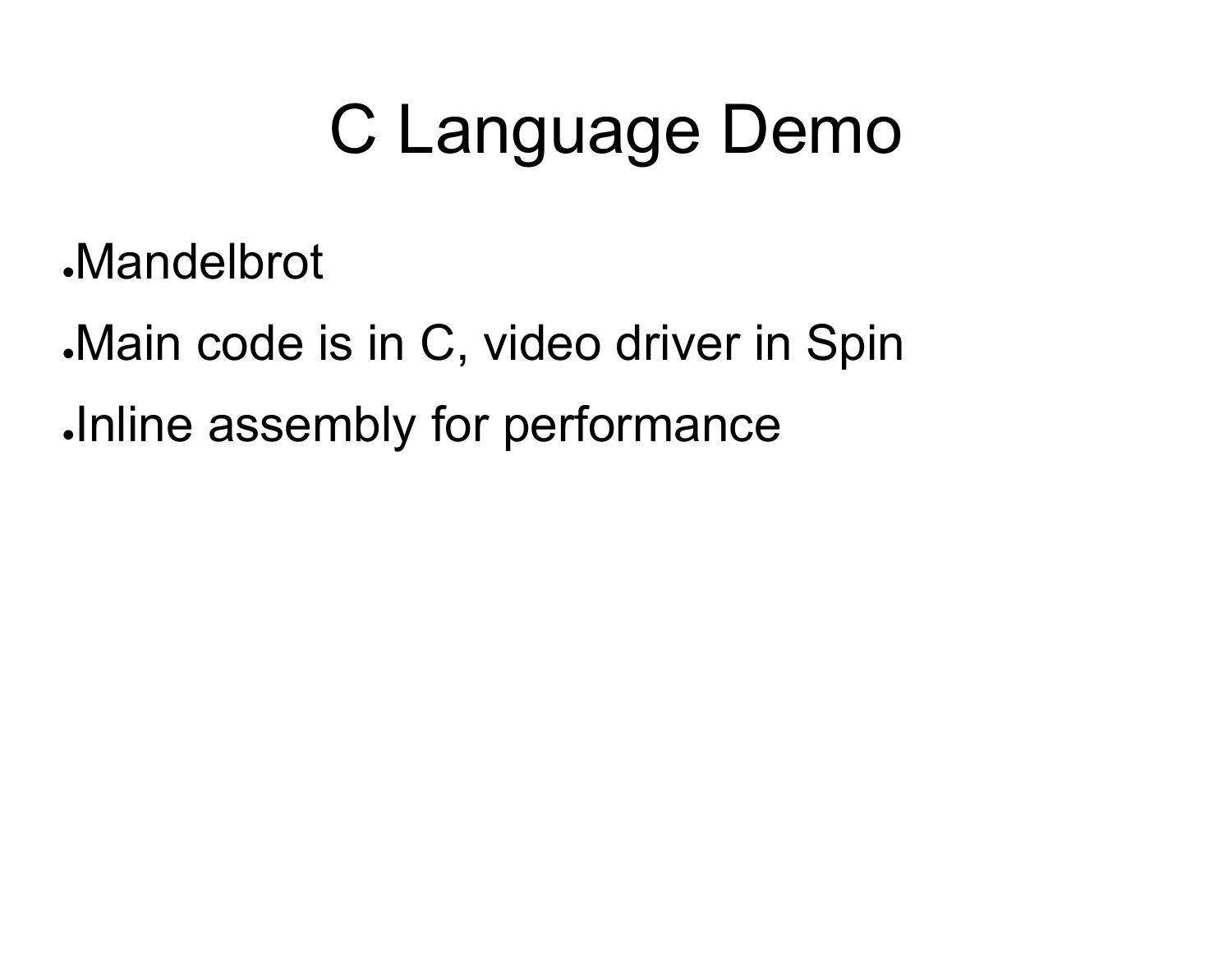## BASIC programming

- ●Simple syntax (very easy to get going)
- Built in I/O, floating point, other nice features
- . Mostly MS-BASIC compatible for portability
	- Even really old school code with line numbers accepted!
- Like Spin, can have PASM blocks
- e.g. see LED interactive.bas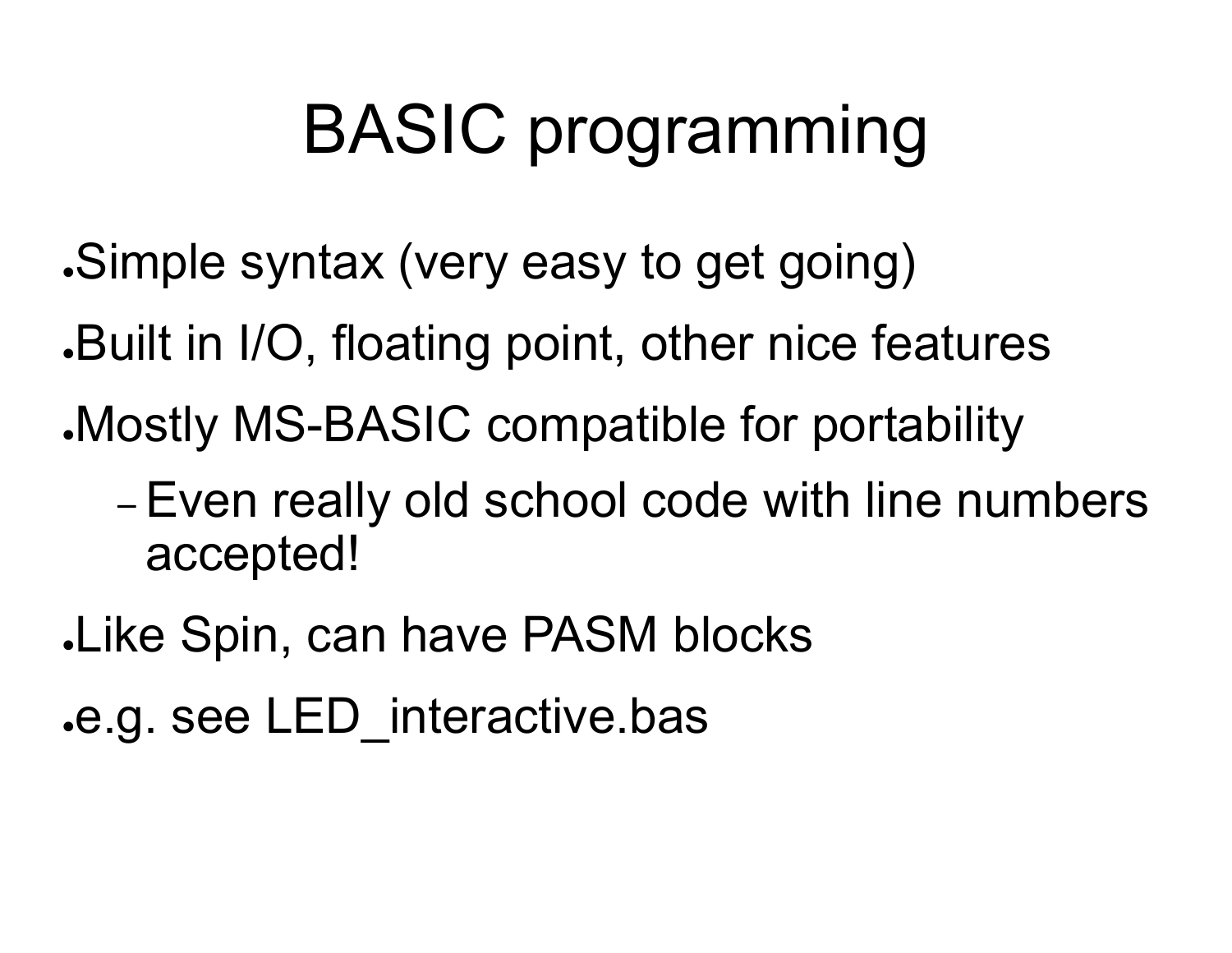# Mixing BASIC, C, and Spin/Spin2

Can call C from Spin, Spin from BASIC, Spin. from C... any combination

- ●Turtle graphics demo
	- rogloh's video driver
	- Turtle.c from web
	- My own BASIC glue code

●Note host file system I/O